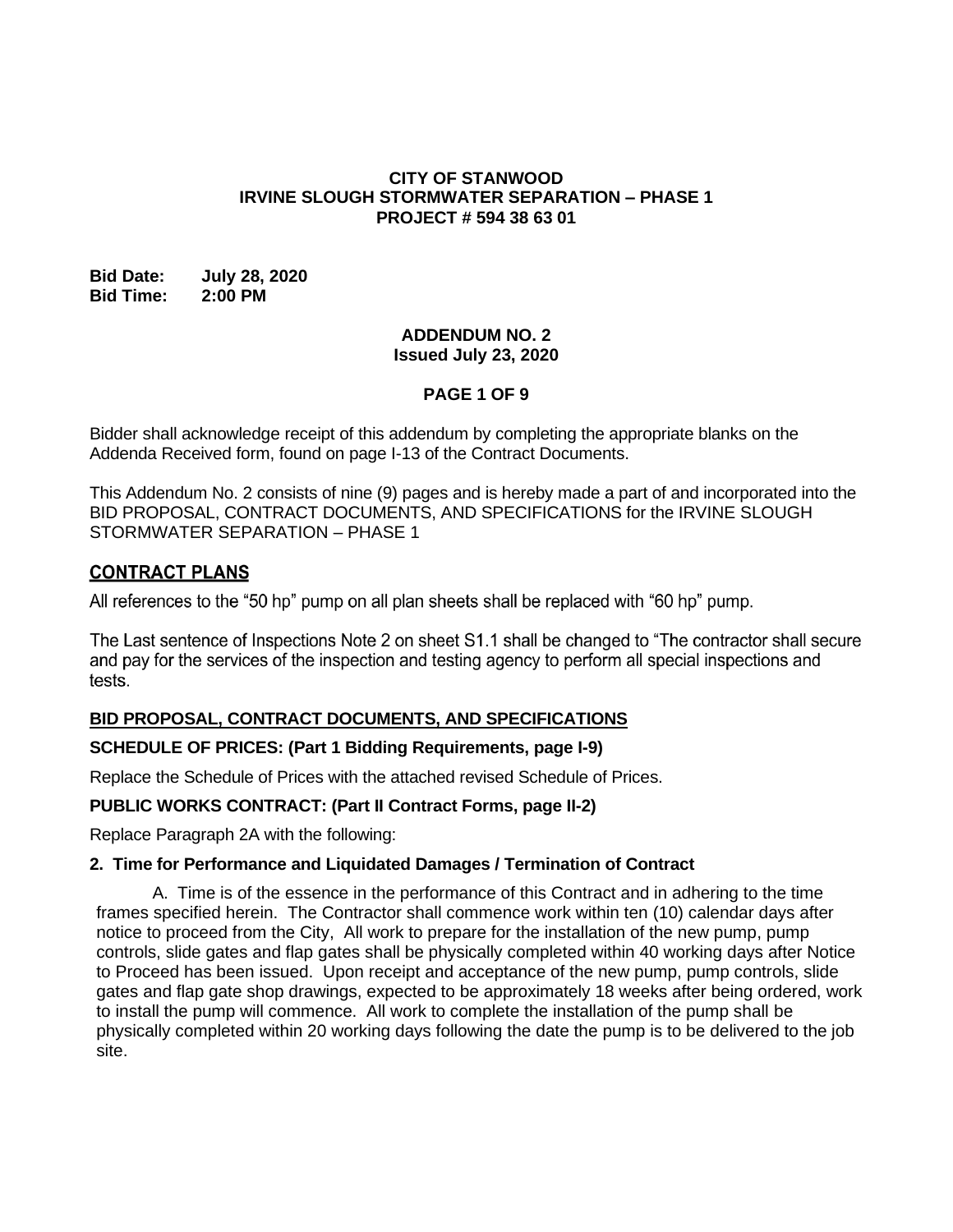July 23, 2020 City of Stanwood Irvine Slough Stormwater Separation – Phase 1 Addendum No. 2 Page 2 of 9

# **PART IV - SPECIAL PROVISIONS**

#### $1 - 08.5$ Time for Completion (Division 1, page IV-43)

*(\*\*\*\*\*\*) New* Revise the first paragraph to read:

All work to prepare for the installation of the new pump, pump controls, slide gates and flap gates shall be physically completed within 40 working days after Notice to Proceed has been issued. Upon receipt and acceptance of the new pump, pump controls, slide gates and flap gate shop drawings, expected to be approximately 18 weeks after being ordered, work to install the pump will commence. All work to complete the installation of the pump shall be physically completed within 20 working days following the date the pump is to be delivered to the job site.

# **8-26 STORMWATER PUMP**

Replace section 8-26 in its entirety with the following section 8-26.

# **8-26 STORMWATER PUMP**

*(\*\*\*\*\*\*) New*

#### $8 - 26.1$ **Description**

This Work consists of furnishing and installing a vertical axial flow stormwater pump in accordance with the Plans, these Specifications, the Standard Plans, and as ordered by the Engineer in accordance with Section 1-04.4.

#### $8 - 26.2$ **Materials**

#### $8-26.2(1)$ **General**

Installation shall include pump and motor complete with discharge head, hoisting eye, mounting base hardware, and other appurtenances furnished as an integral pumping unit by the manufacturer.

All pump components shall be specifically designed, manufactured, and equipped by the manufacturer to be completely suitable for operation under the conditions specified herein and per the configuration shown on the Plans. The manufacturer shall be solely and completely responsible for supplying a pump specifically designed, manufactured, and equipped for the required piping configuration and operating conditions.

Pumps shall be designed and suitable for pumping municipal stormwater and brackish water, capable of passing 1.0-inch diameter solids and any trash or stringy material passing the lift station trash rack.

Each pump assembly and all pump assembly components shall be capable of operation with and by VFD.

Each pump assembly and all pump assembly components shall be designed for and capable of continuous constant speed operation at any and all points on the pump curve per the conditions specified herein.

Working parts shall be readily accessible for inspection and repairs, easily duplicated and replaced.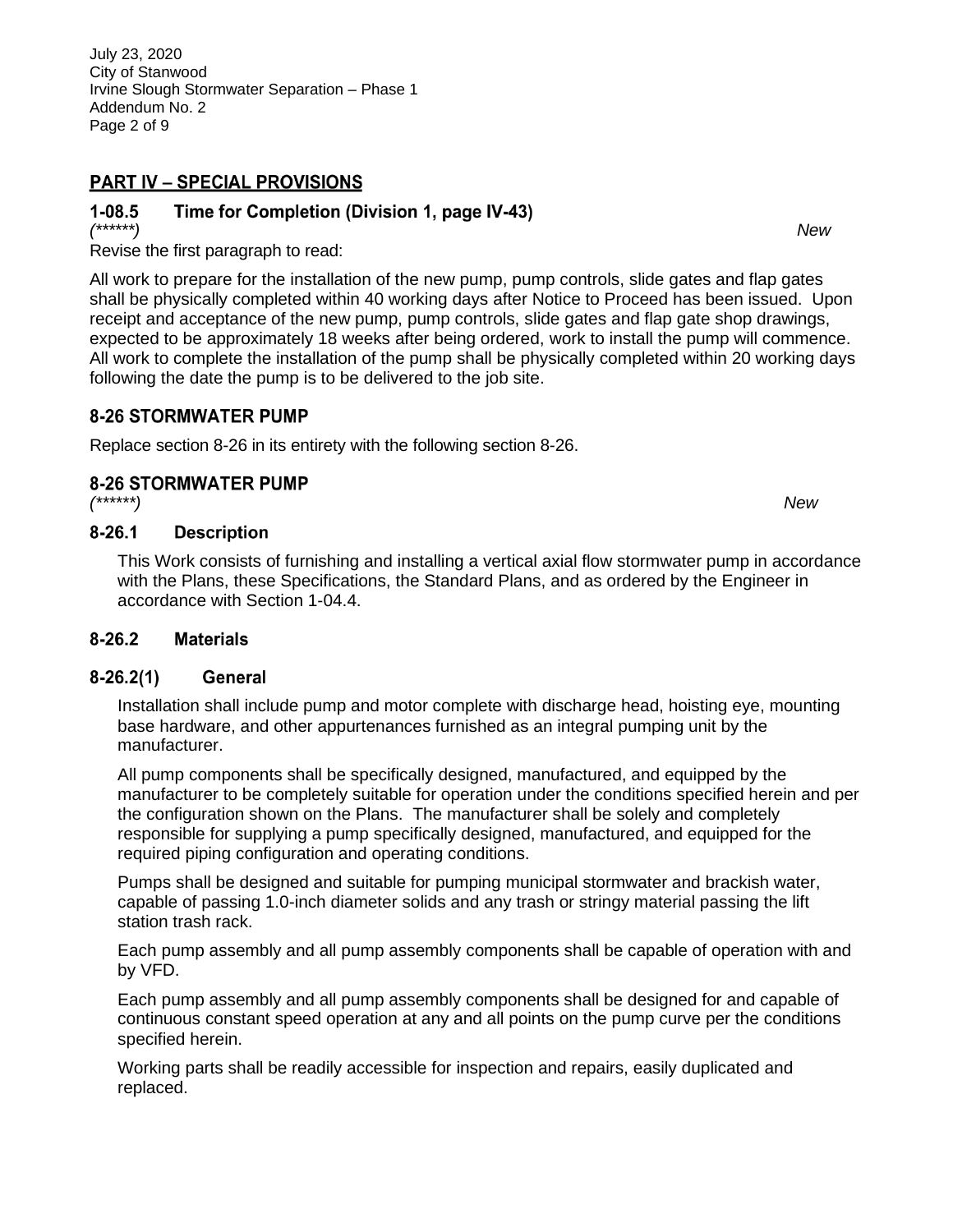July 23, 2020 City of Stanwood Irvine Slough Stormwater Separation – Phase 1 Addendum No. 2 Page 3 of 9

The pumps, motors and associated appurtenances shall be suitable for operation in a marine environment under an unsubmerged condition.

Each pump assembly and all pump assembly components shall be designed for and capable of variable speed operation at any and all points on the pump curve, as defined by Conditions A through D specified below.

#### $8-26.2(2)$ **Pump Materials**

The pump shall be a Flowserve 20AFV-H unit with a 60HP motor or Engineer approved equal meeting the following specifications:

- 1. Axial flow, single stage vertical unit
- 2. 60 HP, 900 RPM, 460V motor.
- 3. Cast iron stator case & suction bell, TEFC for VFD use
- 4. Bronze propeller with key
- 5. Bronze bowl bearings
- 6. Pump shaft shall be type 416 stainless steel
- 7. Steel suction splitter vortex suppression/basket strainer, 10 inches long
- 8. Flanged carbon steel column pipe, 24-inch diameter, 0.375-inch wall
- 9. Carbon steel line shaft, 1.69-inch diameter, 2.50-inch steel enclosing tube
- 10. Bronze enclosed line shaft bearings
- 11. Stainless steel type UF (underground) discharge head, 24-inch plain end discharge
- 12. Tension tube assembly for oil lubrication
- 13. All assembly hardware shall be 316 stainless steel
- 14. Bowl assembly coating shall be standard factory gray enamel
- 15. Column pipe coating shall be standard factory gray enamel
- 16. Discharge head coating shall be standard factory gray enamel
- 17. Motor housing shall be rated for exterior marine installation
- 18. Pump shall have a Non-Reverse Rachet mechanism

#### $8 - 26.2(3)$ **Spare Parts**

Provide one (1) spare impeller and two (2) sets of all gaskets, seals, and wear rings with repair diagrams, and one gallon of touch up paint.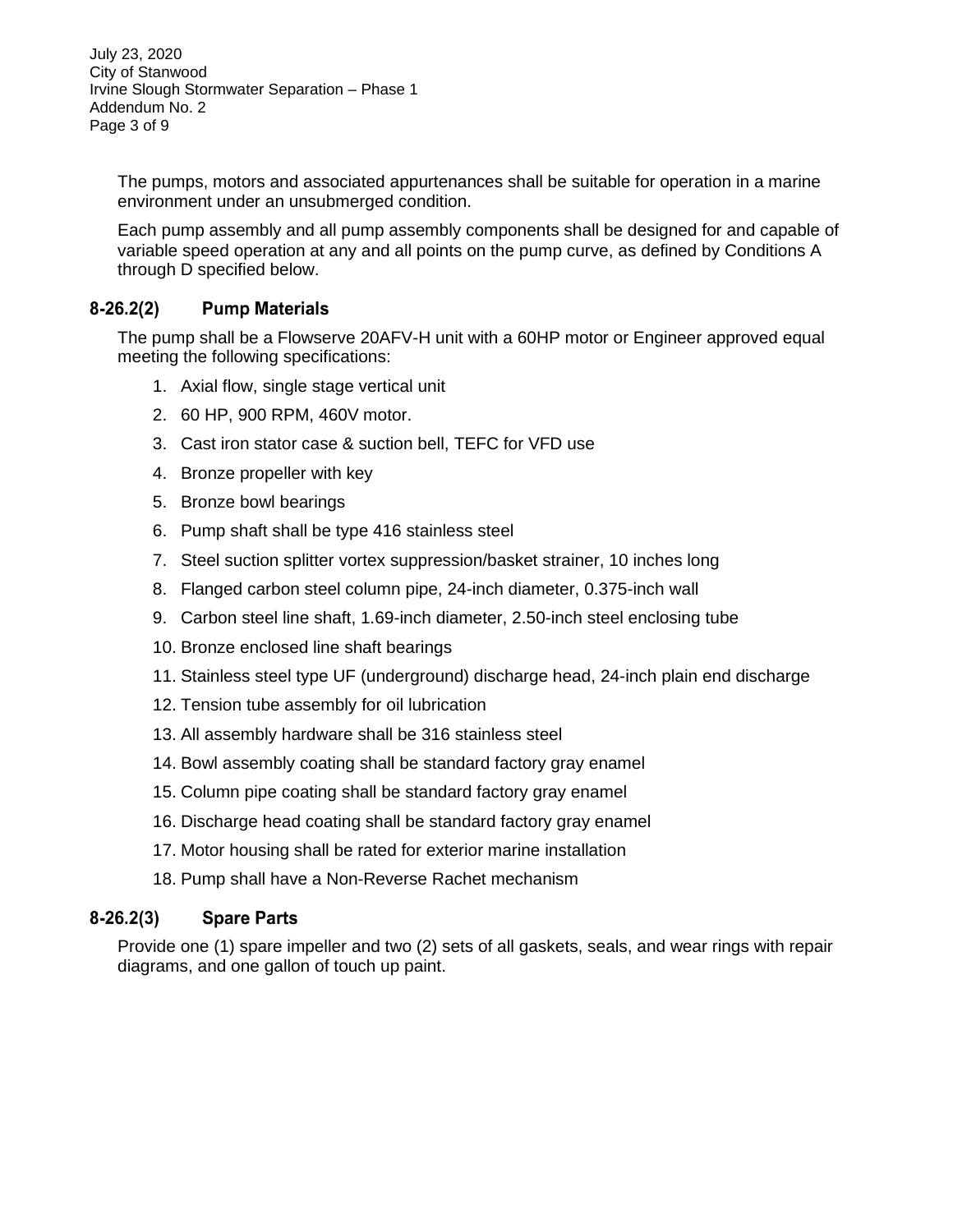July 23, 2020 City of Stanwood Irvine Slough Stormwater Separation – Phase 1 Addendum No. 2 Page 4 of 9

#### $8-26.2(4)$ **Performance Requirements**

The pump shall operate over the range of flows and heads specified in the following tabulation.

| Condition                      | A  | В      | C      |        |  |  |
|--------------------------------|----|--------|--------|--------|--|--|
| Flow, gpm                      | 0  | 10,000 | 12,000 | 14,000 |  |  |
| <b>Total Head, Feet</b>        | 45 | 18     | 14     | 11.5   |  |  |
| Efficiency, %                  |    | 35     | 80     | 75     |  |  |
| Maximum Motor Horsepower<br>הה |    |        |        |        |  |  |

Speed 900 rpm

#### $8-26.2(5)$ **Submittal**

In accordance with the requirements of Standard Specification Section 1-06, submit the following for Engineer review and approval.

- 1. Descriptive literature, bulletins, and catalog cut sheets of the equipment.
- 2. Complete certified performance curves showing capacity versus head, NPSH required, pump efficiency, and brake horsepower.
- 3. Materials of construction.
- 4. Detailed drawings of complete pump assembly showing all pertinent dimensions.
- 5. Certification that the proposed pumps will be manufactured and equipped to be completely suitable for operation under all specified conditions and in the installations shown on the Contract Drawings.
- 6. Complete installation instructions, with points of electrical and plumbing connection requirements clearly shown.
- 7. Performance test results according to Section 8-26.2(6)3.

Pump unit shall not be delivered to the project site until Engineer approval is issued.

#### $8 - 26.2(6)$ **Quality Assurance**

- 1. The manufacturer of the pumps shall be ISO 9001:2000 revision certified, with scope of registration including design control and service after sales activities.
- 2. All electrical equipment and materials specified herein shall be approved by UL (Underwriters Laboratories) for the specified purpose and shall bear the UL label. Labels from other electrical testing laboratories will be acceptable if approved by the local electrical inspection authority.
- 3. A Hydraulic Institute performance test shall be performed on each pump assembly supplied. The tests shall be performed at full pump speed to define pump discharge head, efficiency, and input horsepower at Conditions A, B, C, and D. Testing shall be performed to simulate actual field conditions within reasonable testing constraints. All test data recorded shall be provided in the format defined by the Hydraulic Institute Standards. All non-direct measured values used in calculation of pump characteristics shall be documented and justified. Performance curves,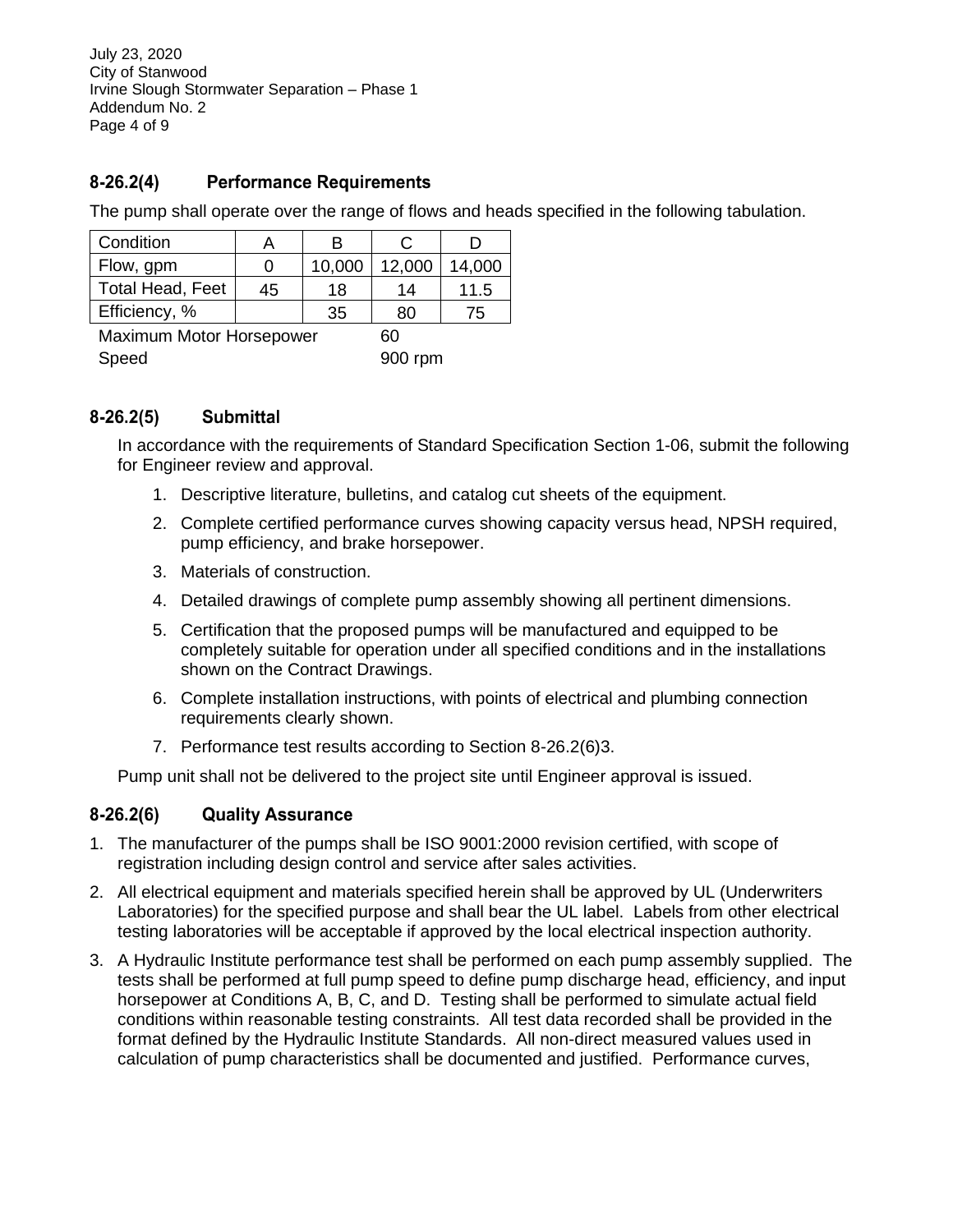July 23, 2020 City of Stanwood Irvine Slough Stormwater Separation – Phase 1 Addendum No. 2 Page 5 of 9

indicating measured and calculated pump characteristics for Conditions A, B, C, and D shall be developed and certified by the manufacturer.

#### $8-26.2(7)$ **Operation and Maintenance Data**

In accordance with the requirements of Standard Specification Section 1-06 submit the following Operation and Maintenance Data:

- 1. Manufacturer's catalog data for each specified pump and motor.
- 2. Manufacturer's Parts List for each specified component.
- 3. Manufacturer's installation, adjustment and startup procedures for each pump and motor.
- 4. Manufacturer's periodic maintenance schedule and specific procedures.

#### $8 - 26.3$ **Construction Requirements**

#### $8 - 26.3(1)$ **Installation**

Install pumping equipment, complete, in accordance with the Plans, manufacturer's recommendations, and approved submittals.

Make final adjustment after piping is completed and before startup by the manufacturer's representative.

Pumps shall be set plumb with no stresses on the pump discharge. All equipment shall be supported and securely anchored, ensuring all connections are tight.

All construction debris shall be removed from the system and wet well prior to operation of the pumping equipment.

#### $8-26.3(2)$ **Startup and Field Testing**

Startup and field testing shall be conducted in accordance with Division 1650, Testing, Startup and Operation.

#### $8 - 26.3(3)$ **Operational Training**

The Contractor shall provide the following Operational Training:

A minimum of one four-hour session of field training demonstrating the operation of the pumping system.

#### $8 - 26.4$ **Measurement**

Pump Unit – Vertical Axial Flow – 60HP

Measurement for Pump Unit – Vertical Axial Flow – 60HP shall be Lump Sum.

#### $8 - 26.5$ **Payment**

The lump sum price for Pump Unit – Vertical Axial Flow – 60HP shall include all labor, material and equipment necessary to install the pump and appurtenances as shown on the Plans and described in the specifications.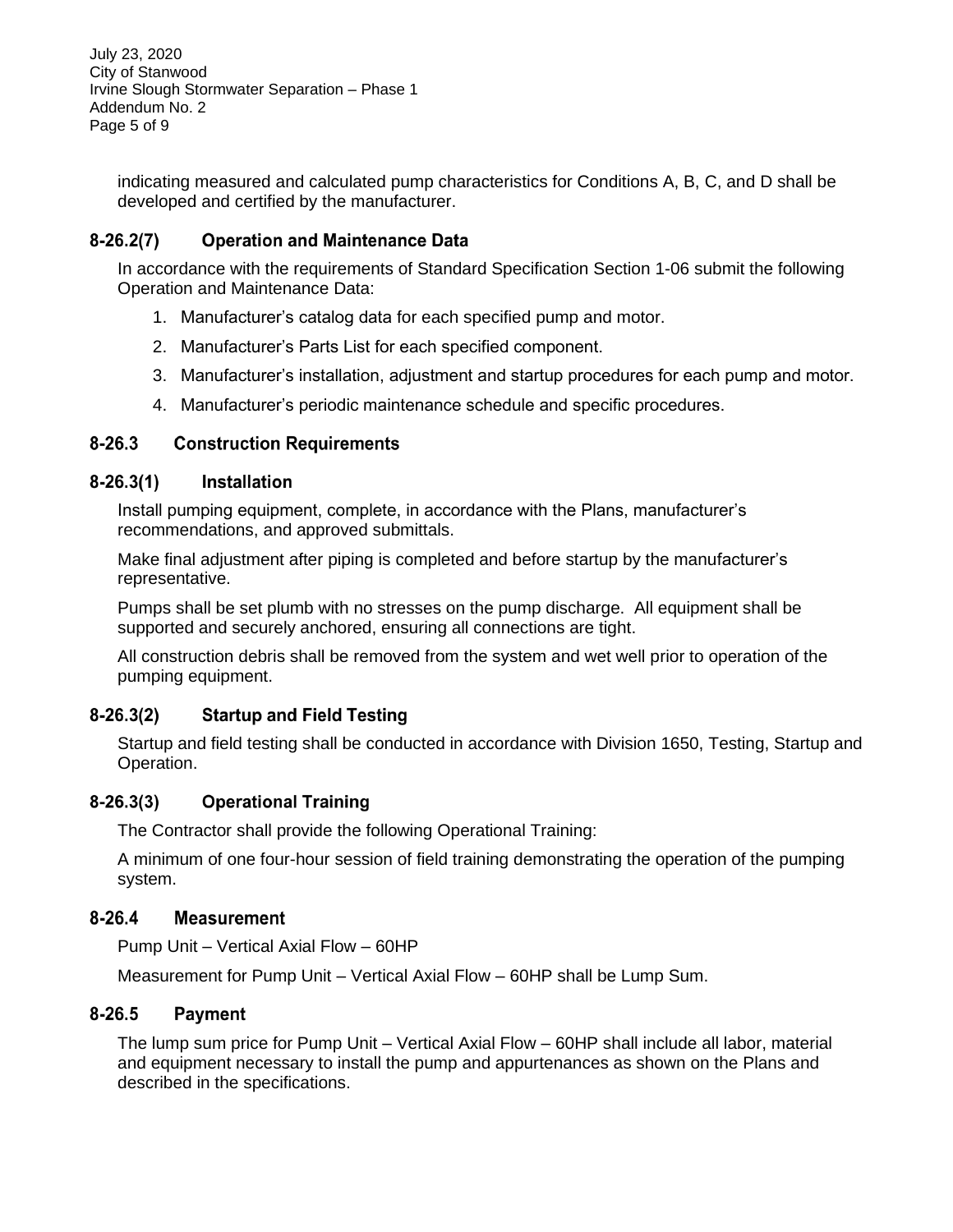July 23, 2020 City of Stanwood Irvine Slough Stormwater Separation – Phase 1 Addendum No. 2 Page 6 of 9

ISSUED BY:

PACE Engineers, Inc.

Andrew C. Reaves Senior Principal

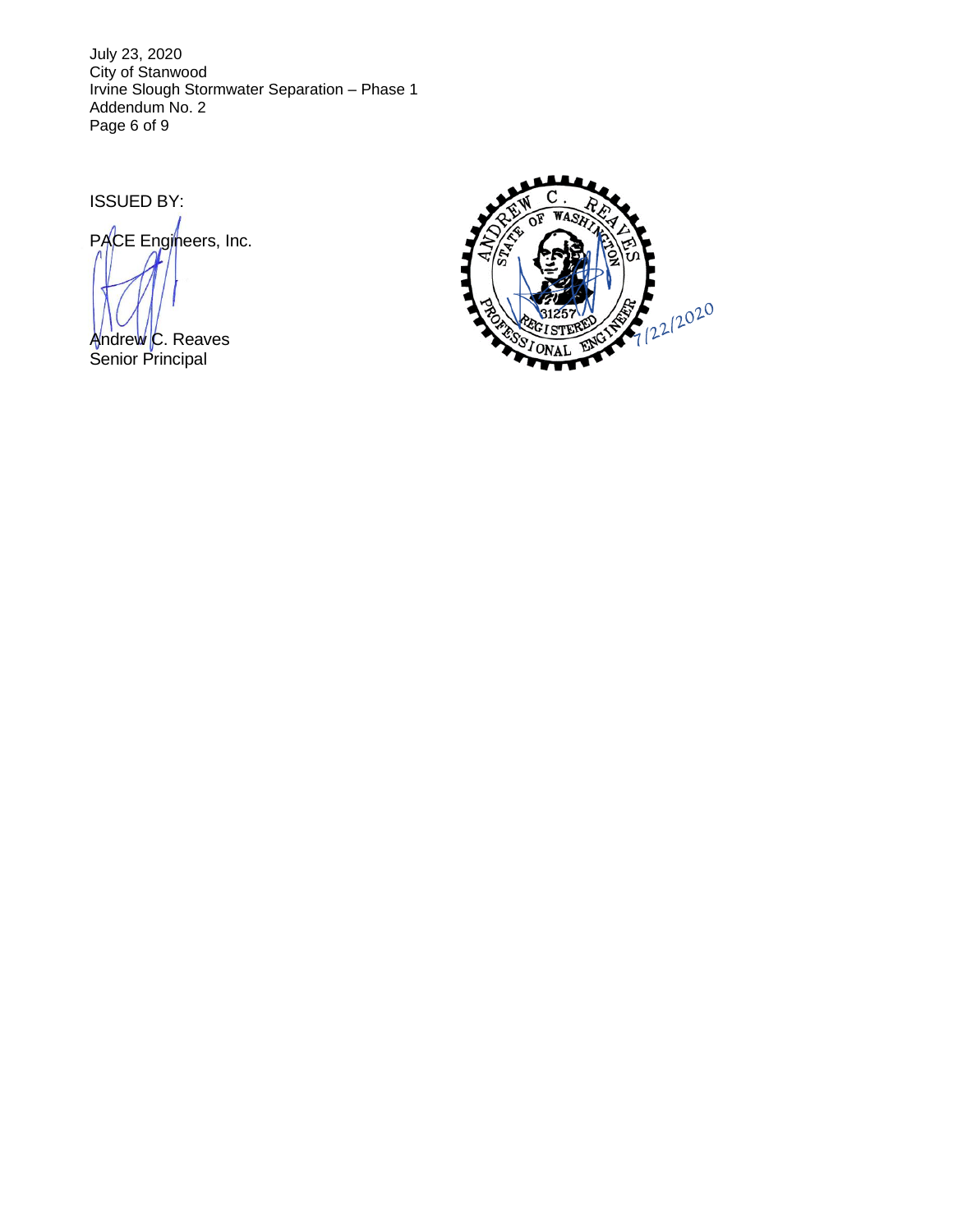| <b>CITY OF STANWOOD</b><br><b>IS4 - PHASE 1</b><br><b>BASE BID</b><br><b>SCHEDULE OF PRICES</b> |             |             |                |                                                              |                   |              |
|-------------------------------------------------------------------------------------------------|-------------|-------------|----------------|--------------------------------------------------------------|-------------------|--------------|
| <b>Item</b>                                                                                     | <b>Spec</b> |             |                | <b>Amount</b>                                                |                   |              |
| No.                                                                                             | Ref.        | <b>Unit</b> | Qty            | <b>Description of Item</b>                                   | <b>Unit Price</b> | <b>Total</b> |
| 1                                                                                               | $1 - 05$    | <b>LS</b>   | $\mathbf 1$    | <b>Record Drawings</b>                                       |                   |              |
| $\overline{2}$                                                                                  | $1 - 05.4$  | LS          | $\mathbf 1$    | Surveying                                                    |                   |              |
| 3                                                                                               | $1 - 07.15$ | LS          | $\mathbf 1$    | Spill Prevention, Control and<br>Countermeasures (SPCC) Plan |                   |              |
| 4                                                                                               | $1 - 09$    | <b>LS</b>   | $\mathbf 1$    | Mobilization                                                 |                   |              |
| 5                                                                                               | $1 - 10$    | <b>LS</b>   | $\mathbf 1$    | <b>Project Temporary Traffic Control</b>                     |                   |              |
| 6                                                                                               | $2 - 02$    | <b>LS</b>   | $\mathbf 1$    | Removal of Structures and<br>Obstructions                    |                   |              |
| $\overline{7}$                                                                                  | $2 - 02$    | EA          | $\overline{2}$ | Potholing                                                    |                   |              |
| 8                                                                                               | $2 - 09$    | <b>LS</b>   | $\mathbf{1}$   | <b>Trench Safety Systems</b>                                 |                   |              |
| 9                                                                                               | $2 - 09$    | <b>CY</b>   | 1,140          | <b>Structure Excavation Class B Incl. Haul</b>               |                   |              |
| 10                                                                                              | $4 - 04$    | <b>TN</b>   | 78             | <b>Crushed Surfacing Base Course</b>                         |                   |              |
| 11                                                                                              | $4 - 04$    | <b>TN</b>   | 19             | <b>Crushed Surfacing Top Course</b>                          |                   |              |
| 12                                                                                              | $5 - 04$    | ΤN          | 31             | HMA for Pavement Repair Cl. 1/2 PG<br>64-22                  |                   |              |
| 13                                                                                              | $6 - 01$    | <b>LS</b>   | $\mathbf{1}$   | <b>Concrete Vault Wall</b>                                   |                   |              |
| 14                                                                                              | $6 - 01$    | <b>LS</b>   | $\mathbf{1}$   | <b>Interior Concrete Wall</b>                                |                   |              |
| 15                                                                                              | $7 - 04$    | LF          | 320            | Corrugated Polyethylene Storm Sewer<br>Pipe 48-In. Diam.     |                   |              |
| 16                                                                                              | $7 - 05$    | EA          | $\overline{2}$ | Catch Basin Type 2 72-In. Diam.                              |                   |              |
| 17                                                                                              | $7 - 05$    | EA          | $\mathbf 1$    | <b>Connection to Drainage Structure</b>                      |                   |              |
| 18                                                                                              | $7 - 05$    | EA          | $\mathbf 1$    | <b>Access Ladder (Exterior)</b>                              |                   |              |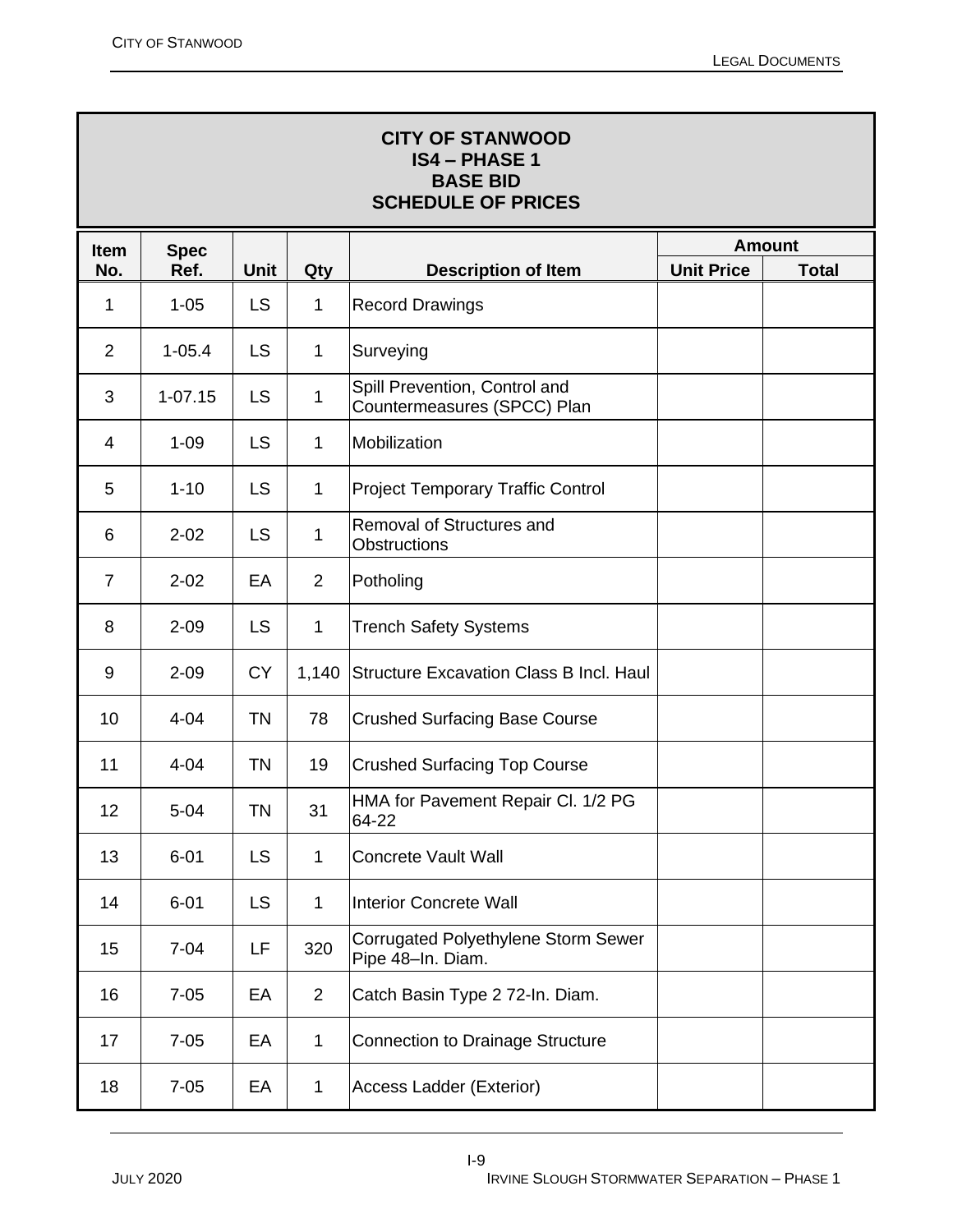| <b>Item</b> | <b>Spec</b> |             |              |                                                 | <b>Amount</b>     |              |
|-------------|-------------|-------------|--------------|-------------------------------------------------|-------------------|--------------|
| No.         | Ref.        | <b>Unit</b> | Qty          | <b>Description of Item</b>                      | <b>Unit Price</b> | <b>Total</b> |
| 19          | $7 - 05$    | EA          | $\mathbf 1$  | Access Ladder (Interior)                        |                   |              |
| 20          | $7 - 06$    | EA          | 1            | Slide Gate (Exterior)                           |                   |              |
| 21          | $7 - 06$    | EA          | $\mathbf 1$  | Slide Gate (Interior)                           |                   |              |
| 22          | $7 - 08$    | EA          | 11           | Pipe Anchors                                    |                   |              |
| 23          | $7 - 08$    | <b>CY</b>   | 250          | Gravel Backfill for Pipe Zone Bedding           |                   |              |
| 24          | $7 - 08$    | <b>LS</b>   | $\mathbf 1$  | Dewatering                                      |                   |              |
| 25          | $7 - 09$    | <b>CY</b>   | 285          | <b>Bank Run Gravel for Trench Backfill</b>      |                   |              |
| 26          | $7 - 09$    | <b>SF</b>   | 3,800        | Shoring or Extra Excavation Class B             |                   |              |
| 27          | $7 - 17$    | <b>CY</b>   | 142          | Removal & Replacement of Unsuitable<br>Material |                   |              |
| 28          | $8 - 01$    | <b>LS</b>   | $\mathbf 1$  | <b>Erosion and Water Pollution Control</b>      |                   |              |
| 29          | $8 - 02$    | AC          | 0.1          | Seeding, Fertilizing, and Mulching              |                   |              |
| 30          | $8 - 15$    | <b>TN</b>   | 70           | <b>Quarry Spalls</b>                            |                   |              |
| 31          | $8 - 26$    | <b>LS</b>   | 1            | Pump Unit - Vertical Axial flow - 60 hp         |                   |              |
| 32          | $8 - 27$    | <b>FA</b>   | 1            | <b>Bypass Pumping</b>                           | \$20,000          | \$20,000.00  |
| 33          | $8 - 27$    | <b>LS</b>   | $\mathbf 1$  | Cofferdam - Irvine Slough                       |                   |              |
| 34          | $8 - 27$    | <b>LS</b>   | $\mathbf 1$  | Cofferdam - Discharge                           |                   |              |
| 35          | $8 - 27$    | <b>LS</b>   | $\mathbf 1$  | <b>Vault Grating</b>                            |                   |              |
| 36          | $8 - 27$    | <b>LS</b>   | $\mathbf 1$  | Trash Rack                                      |                   |              |
| 37          | $8 - 27$    | <b>LS</b>   | $\mathbf 1$  | Railing                                         |                   |              |
| 38          | $8 - 27$    | EA          | $\mathbf{1}$ | <b>Tide Gate and Extension</b>                  |                   |              |